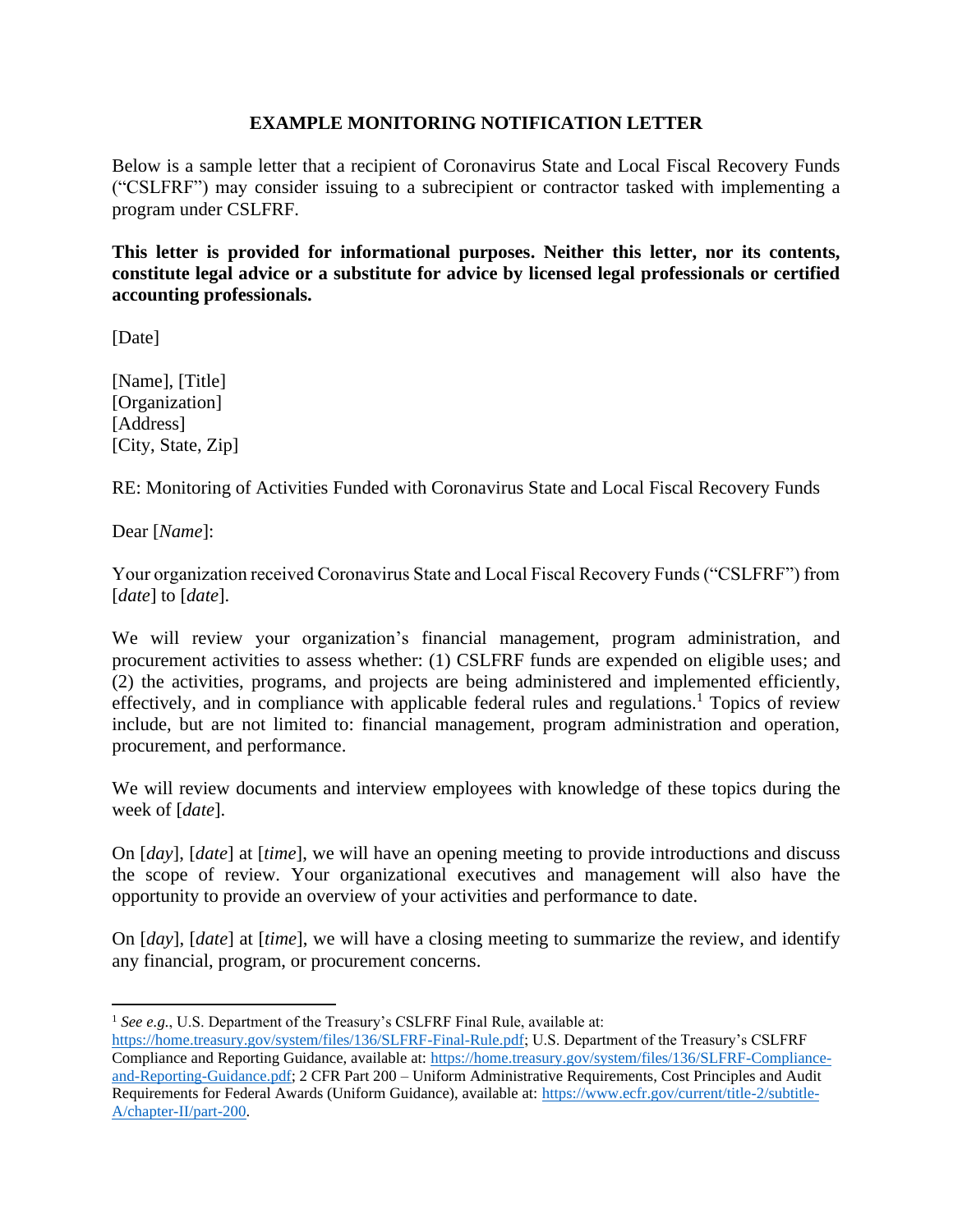We will provide you with a detailed schedule one week prior to the start of our review.

Please provide us with the names and titles of employees who will be available to attend the opening and closing meetings, assist with document review sessions, answer inquiries, and participate in interviews and site visits.

In addition, attached as Appendix A is a list of financial, administrative, and procurement documents that should be submitted to us no later than [*date*].

Should you have any questions regarding this review, please contact [*Name*] at [*email address and/or phone number*].

Thank you for your cooperation. We look forward to working with you.

Sincerely,

[*Name*] [*Title*]